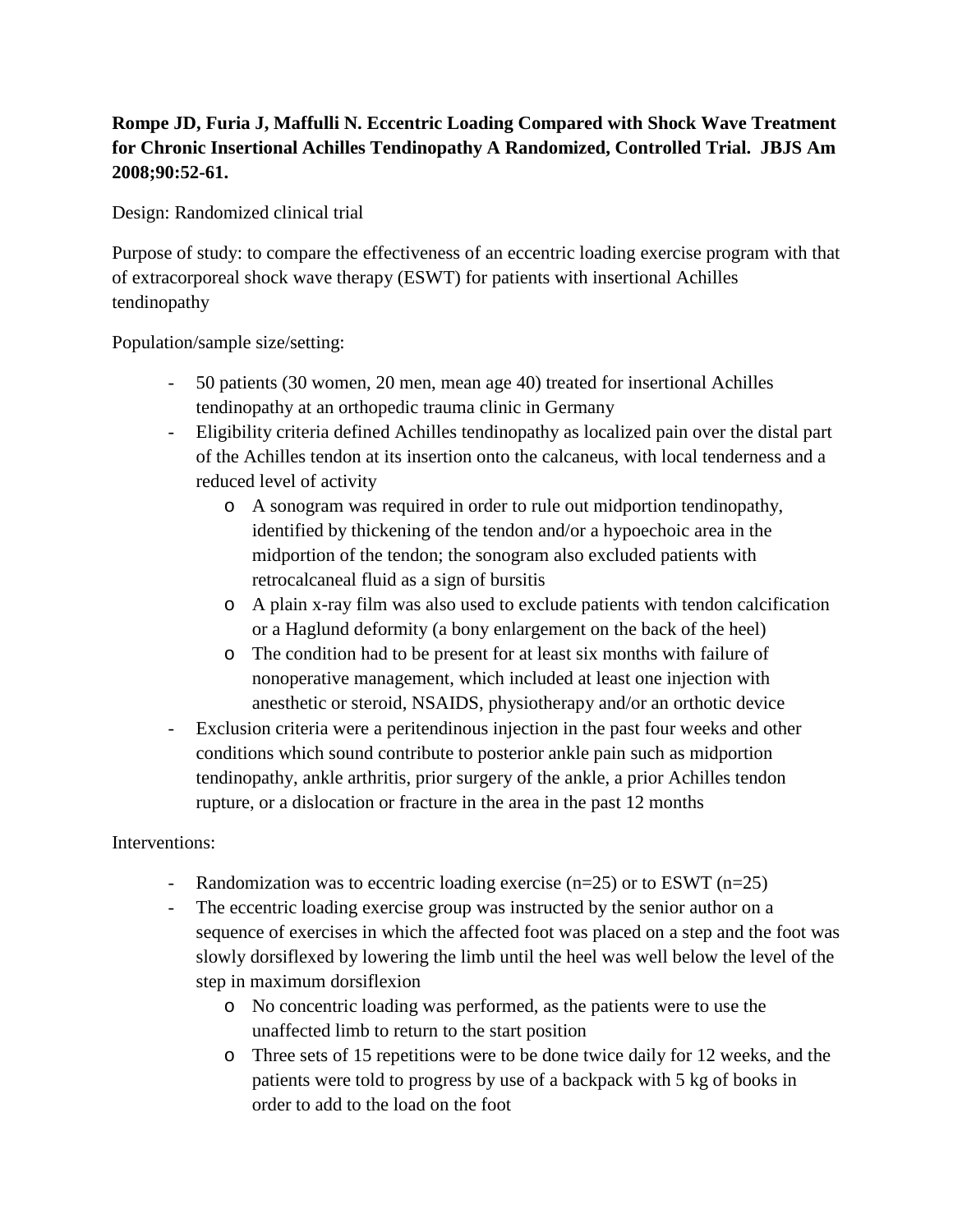- ESWT was done by the senior author using an energy flux density of  $0.12 \text{ mJ/mm}^2$ , three times spaced one week apart, without local anesthetic

### Outcomes:

- Followup was done 16 weeks after baseline (4 weeks after the completion of eccentric loading exercise and 12 weeks after the completion of ESWT); an additional followup was done 15 months from baseline
- Outcomes were the VISA-A (Victorian Institute of Sport Assessment-Achilles) score, a general assessment (success defined as patient report of complete recovery or much improved), pain assessment on a 10 point self-reported VAS, and pain threshold using an algometer by a blinded examiner)
- Four months after baseline, the ESWT group fared better than the eccentric loading group on all measured outcomes
	- o On VISA-A, the baseline scores for ESWT and for eccentric loading were 53.2 and 52.7 respectively; the followup scores were 79.4 and 63.4 respectively
	- o 64% of the ESWT patients reported complete recovery or much improvement; 28% of the eccentric loading group reported the same successes
	- o The VAS had improved for both groups form their baseline scores, but the mean VAS for ESWT was 3.0 and for the eccentric loading was 5.0
	- o Pain thresholds were similar at baseline, but at followup the mean threshold for ESWT was higher  $(3.5 \text{ kg})$  than for the eccentric loading group  $(2.2 \text{ kg})$
- At the 15 month followup, all 18 patients in the eccentric loading group who had a poor outcome chose to cross over to ESWT, and 8 of the 9 patients in the ESWT group with a poor outcome chose to cross over to eccentric loading
- No complications of treatment were reported
	- o The ESWT patients had transient reddening of the skin, but no bruising
	- o The eccentric loading patients often reported aching of the calf after exercises were performed
	- o No patient had a rupture of the tendon during followup

## Authors' conclusions:

- In this patient population, the group which received ESWT had greater success of treatment than the group randomized to eccentric loading
- The fact that the study was unblinded could be a source of bias, and given the small sample size and lack of blinding, the study could be categorized as "hypothesisgenerating" rather than hypothesis confirming
- ESWT should be considered as an alternative to surgery in patients with insertional Achilles tendinopathy